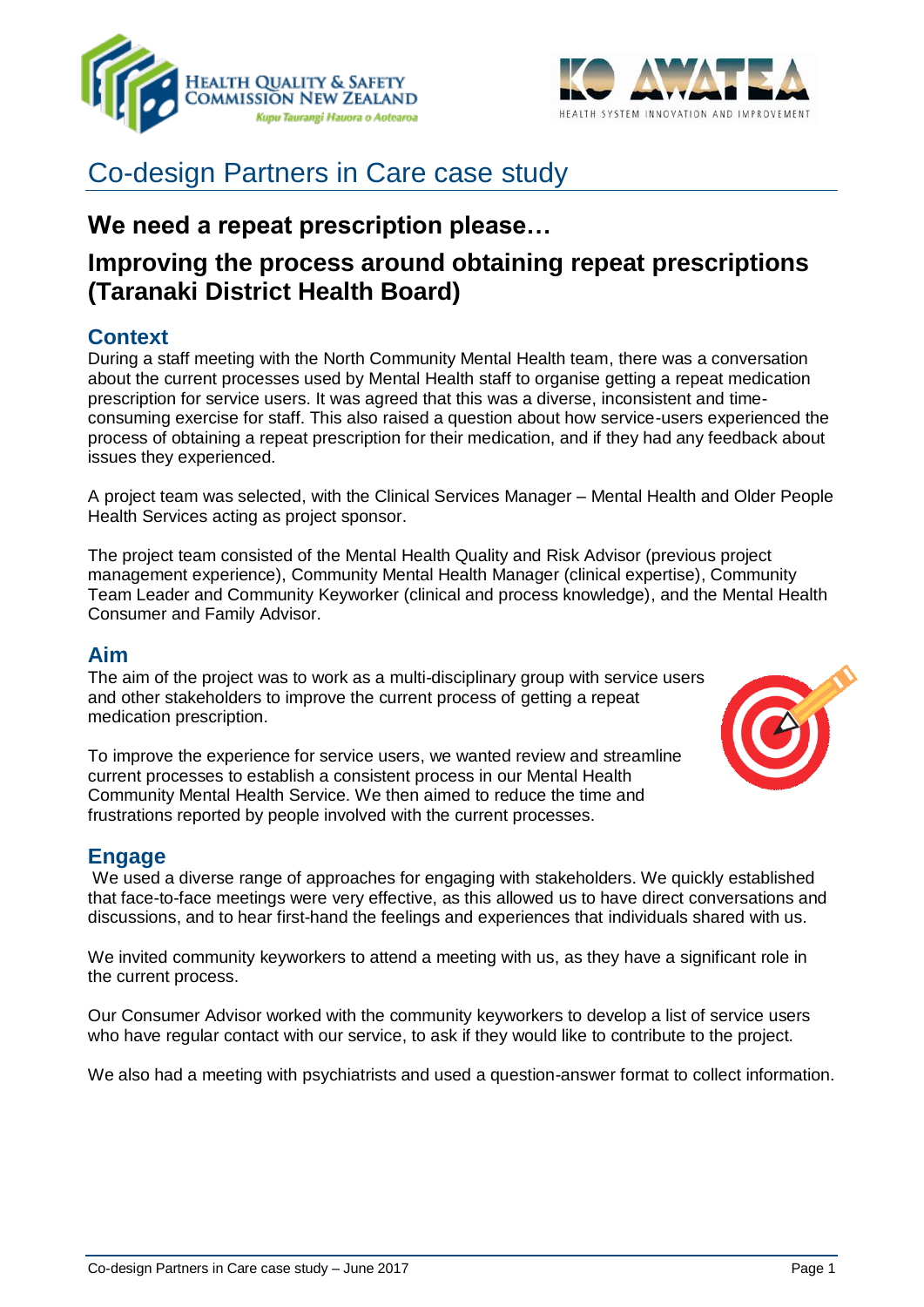Initially, one of the project team members identified local pharmacies that we regularly work with, and had a conversation about the issues they had encountered/experienced in the current process.

As the project progressed, it became evident that we needed to engage a larger cross-section of pharmacies to contribute to the project, as the information captured did not appear to have the depth and breadth that we were hoping for.

We developed a questionnaire that was sent to pharmacies requesting their feedback about experiences and touch points that arose from the current repeat prescription process.



*Pharmacy Questionnaire*

### **Capture**

The first capture exercise was to meet with the Community Mental Health Team, consisting of nine keyworkers who all have responsibilities associated with medication prescription processes. We asked them to write down the current process each of them used in a step-by-step format on individual sticky notes and place them on a timeline poster on the wall.

We extended the mapping process by asking the keyworkers to list the issues, barriers and challenges that they experienced.

Next, we met with four prescribers (community consultant psychiatrists) and had conversations about the process they used, and the issues, barriers and challenges they experienced.

The Consumer Advisor carried out a telephone survey to 40 service users to capture their experiences.

A similar conversation was held with three members of the administration team based



in outpatients. That outlined a volume of issues, barriers, and challenges that were experienced by this group of stakeholders, and led to further information capture. This information was compiled over a two-week period and listed the issues under themes.

Final information capture came from conversations with six individual community pharmacists, which was followed up with a short survey that was circulated to 19 local pharmacies. Of those 19 pharmacies, two pharmacies replied, giving us a total response rate of 42 per cent from pharmacists in the New Plymouth area.

The main purpose of collecting experiences by conversations, survey and mapping exercises was to establish what the current process was for obtaining repeat prescriptions, what the issues (positive and negative) were for those involved in the process (stakeholders), and the effects on the service user receiving the prescription.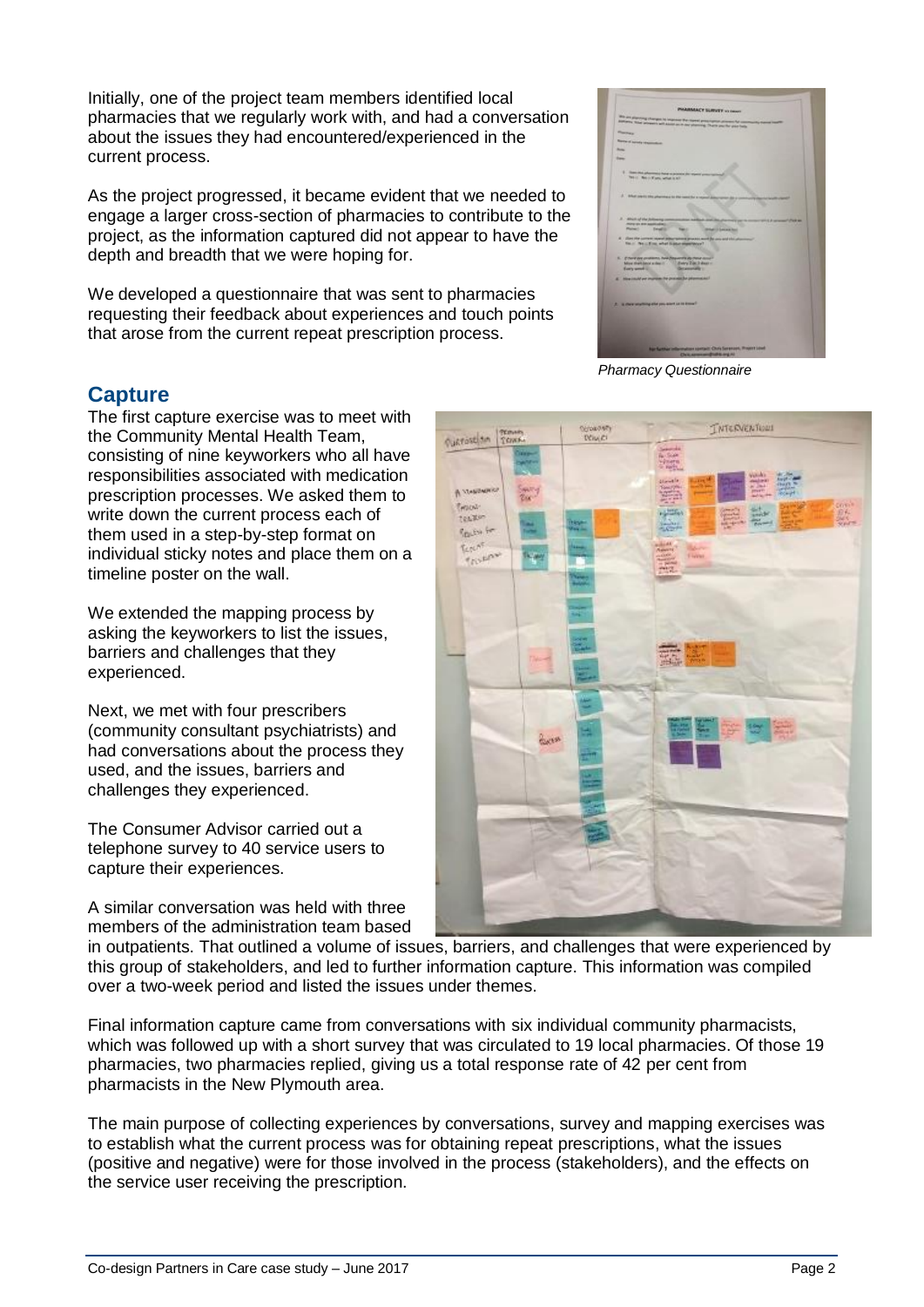## **Understand**

| <b>Entrang Branch</b><br><b>Business</b> | <b>STERN AND</b><br><b>MONEY PIPE</b>                                                                                               | <b>STATISTICS CONTINUES IN THE REPORT</b>                                                                                                                                                                                                                                                                                                                                                                  | <b>TANK</b>              |
|------------------------------------------|-------------------------------------------------------------------------------------------------------------------------------------|------------------------------------------------------------------------------------------------------------------------------------------------------------------------------------------------------------------------------------------------------------------------------------------------------------------------------------------------------------------------------------------------------------|--------------------------|
| spread Licensen L                        |                                                                                                                                     |                                                                                                                                                                                                                                                                                                                                                                                                            |                          |
| .<br>as takes moment for                 |                                                                                                                                     | through the company of the state of the party of the light of<br>112 W punt for Fareer<br><b><i>CALL EXCESSION FOR THE BUILTING</i></b><br>the prevent of the same and he will<br>paint for piler, grant di nortre reng                                                                                                                                                                                    |                          |
| Petronic Patrick                         | to all of place on                                                                                                                  | Gees playing a series of the component and<br><b>PUBLIC PAYMENT AND PUBLIC</b><br>Scott Friday, Street Scotting Street,<br>and without which the full contract to the change product.<br>by prices by Switz.<br>to the prices of the two company and it be seen of the com-<br>the fit was a true of the top<br>Alfred of Fords, at                                                                        | ٠<br>۰<br>w              |
| <b>They index</b>                        | <b>CASE WITHIN</b><br>married furthern                                                                                              | 1. Uppg him.<br>Will, connecting Planticular & constitution in party from<br>Wick Wild Biltow<br>VOL.30 Thomsold L<br>-----                                                                                                                                                                                                                                                                                | $x = \frac{1}{\sqrt{2}}$ |
| 2.000.000<br>. .                         | THE REAL<br><b>FEATURE ROOM</b><br><b>Port com Publicat</b><br><b>College Planet</b>                                                | this second on the distance is an a property and could<br>the study of new first process.<br>the first a common the country and the country of the country                                                                                                                                                                                                                                                 |                          |
| --                                       | <b>STATE</b><br><b>AUTO MANAGERS TONE</b><br>of acceptances, speaking<br>of accompanies, they can be<br>the is the head for the top | Industrial work. It camera points out \$1,000 a<br>the bearings, for red.<br>the placement works.<br><b>The contract of the contract of the contract of the contract of the contract of the contract of the contract of the contract of the contract of the contract of the contract of the contract of the contract of the contract </b><br>the grand from former gas and was selected to the column from |                          |

The driver diagram pictured above was compiled to help the project team understand the primary and secondary drivers of each stakeholder group's feedback and input, and give a pathway to prioritise interventions and actions that might address the issues experienced. It was a useful exercise in helping us to develop our understanding and ability to address the different perspectives offered by all the different stakeholders. It has and will continue to be used as a living document to help identify, focus and prioritise the improvements to be made.

Early in the process, it became evident that there was large diversity in how individuals managed the process of obtaining a script. It also became evident that most of the issues, barriers and challenges were experienced by the professional stakeholders in the group rather than the service users themselves.

#### *'If the service users are happy and don't experience a problem with the process of obtaining repeat prescriptions, is this a co-design project?'*

Understanding this from the information captured stimulated further discussion within the project team about the purpose of co-design project management. As a result, the team became much more familiar with the concepts behind co-design and gained a better understanding of how reviewing and designing processes/services with those involved with the service is the co-design process, regardless of where the inefficiencies lie. We will continue to involve all stakeholders as we embark on the improvement phase to ensure that changes do not influence the satisfaction experienced with the current process.

For professional stakeholders, the experience themes and touch points were very different…

### *'It's a nightmare'*

*'Some keyworkers are much better than others'*

*'It's hugely time consuming'* 

*'We are often confused, and don't know who to speak to'*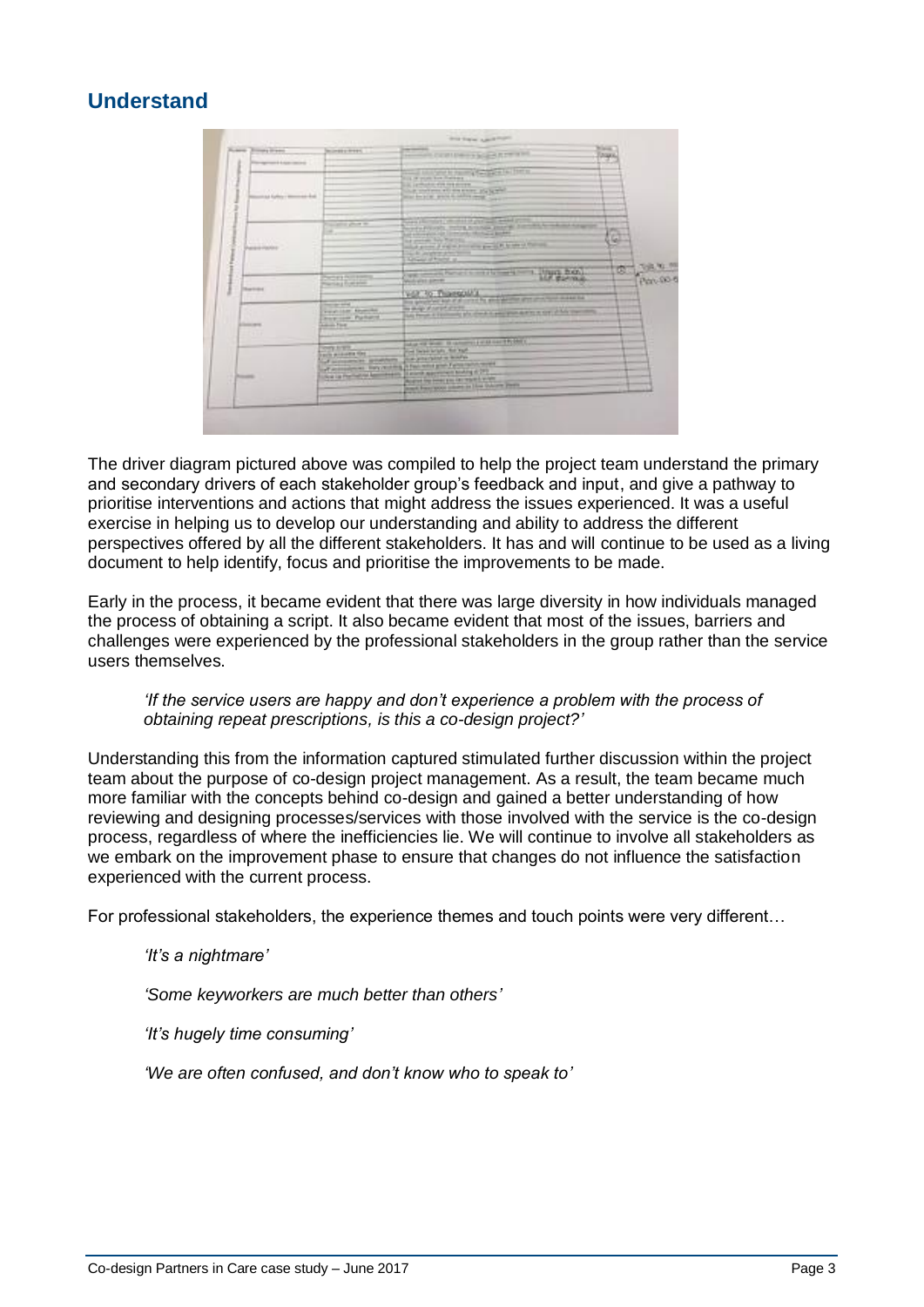## **Improve**

The improvement phase of the project is still a work in progress.

We have implemented an email address that has been circulated to all the pharmacies for correspondence and requests. It allowed us to build a new system for the requests from pharmacies to be managed in an efficient. timely manner. The implementation of the email allows us to encourage that as the correct channel for communication, and alleviates constant multi-point phone calls through administration to address requests, queries and issues arising.

We have taken feedback from professional stakeholders and will now develop clear process pathways that articulate the expected process standard, step-by-step and publish the process in a simplified flow chart.

We will also develop a communication plan about the changes and the correct modes of contact to all community pharmacies. The information from the capture phase has also highlighted the need for consistent communication with professional stakeholders as well as service users.

### **Working as a co-design team**

Working as a co-design team certainly brought up some challenges. We learned a lot about the need to plan and coordinate how to consistently capture information and experiences, and also the need to plan and coordinate the dissemination of information to all stakeholders and service users in a consistent and regular manner.

The information and experiences captured from all involved in the process gave a diverse overview of the process and allowed us to 'step outside of our box' at how interconnected we need to be with our partners, to work more efficiently and effectively.

As a team, time became our rarest commodity, and our ability to maintain full attendance, and regular, focused and productive application on this project was the biggest challenge.

The positive outcome from the co-design team is the learning that has been made by asking people questions and listening for the touch points and emotions that allow you to capture information.

### **Measure**

As we are still in the process of implementing changes, the objective outcomes have not yet been revealed.

However subjective outcomes that have occurred are:

*'Having an established, documented process to guide staff on how to obtain a repeat prescription will cut down on time spent with additional tasks and doubling up of actions already performed by some keyworkers.'*

*'The development of understanding that better communication of established processes needs to be conveyed to professional stakeholders (especially pharmacists).'*

*'The agreement that it would be good to develop an electronic prescription process.'*